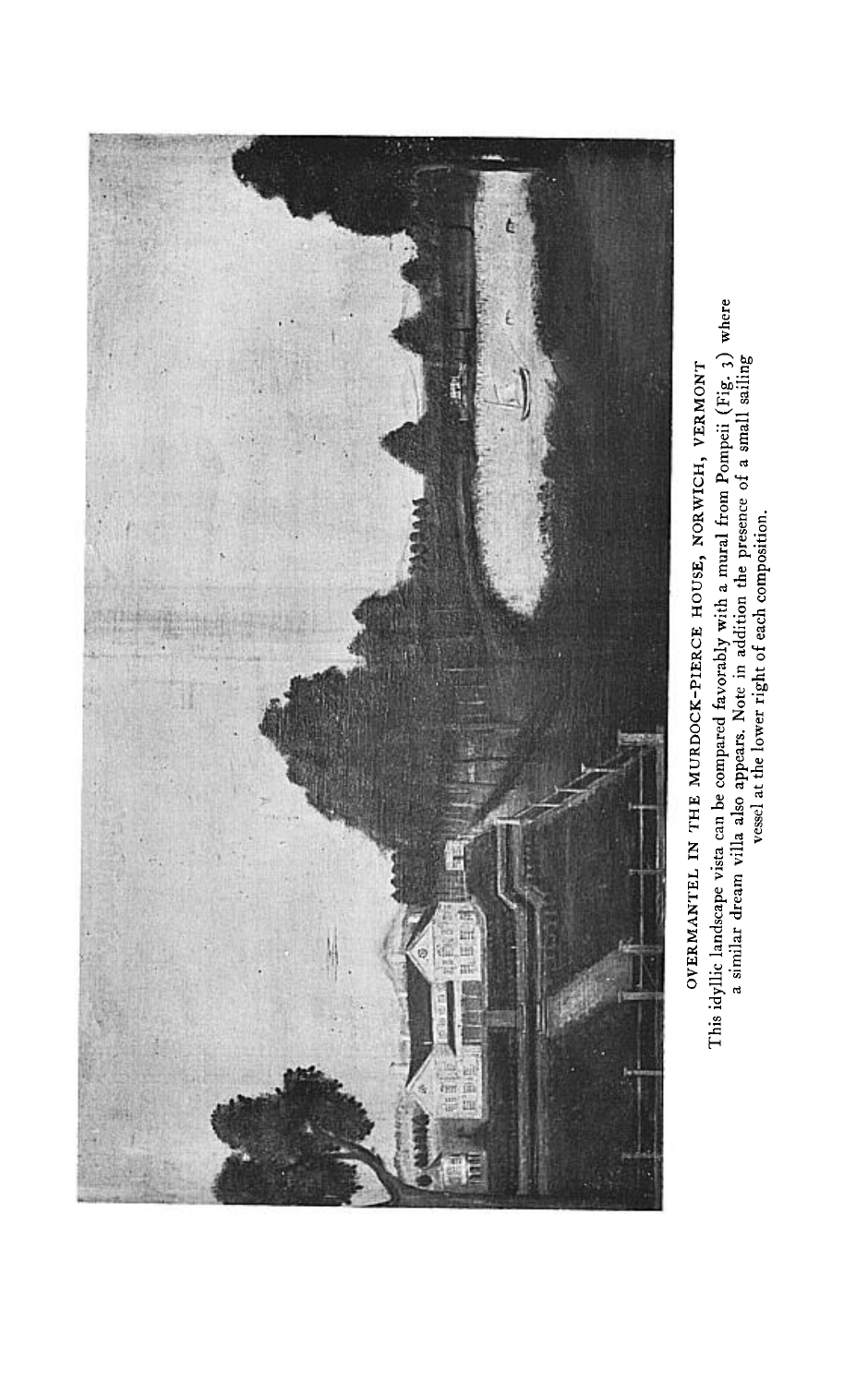## **OLD-TIME NEW ENGLAND**

**cff Quarterly &?agaxine Devoted to the Ancient %i/dngs,**  Household Furnishings, Domestic Arts, Manners and Customs, and Minor Antiquities of the New England People

**BULLETIN OF THE SOCIETY FOR THE PRESERVATION OF NEW ENGLAND ANTIQUITIES** 

**Volume LXI, No. 2 October-December I9 70 Serial No. 22 I** 

## Pompeii and New England; the **Archaeology of Early American Murals**

**By ROBERT L. MCGRATH** 

**ASSOCIATE PROFESSOR OF ART, DARTMOUTH COLLEGE** 

**I T is well known that the instinct to with works of art is a universal huenlarge and enrich our daily lives man phenomenon. Even the most primitive of mankind has sought to transform and embellish his environment with painted and sculptural decorations. For many periods of prehistory, art is the major surviving document of a culture or civilization.** 

**In this vital role of enhancing life, the arts and their allied crafts have always been closely associated with the home, whether palace or cave. Yet, in the full range of human history only two peoples are known to have applied painted decorations deliberately and consistently to the walls of their ordinary dwellings: The nncient Remans and New Englanders of the eighteenth and nineteenth centuries. Though widely separated by place and time, only these two cultures developed and practiced a wide-spread and popular mural art, which insofar as history pro-** **vides abundant examples, is unique in the art of mankind.** 

**This is not to claim that mural decorations do not occur at other times and places. The history of western art abounds with the names of pharaohs, popes and princes who have fostered this particular branch of painting. Among the countless wonders of ancient Egypt, medieval Europe and Renaissance-Baroque Italy are acres of painted walls and ceilings. These murals, however, appear in temples, churches and palaces and not in the common dwellings of private individuals. As in all recent societies, mural decoration was a public rather than a domestic art form and, perforce, the spokesman for religious or political institutions rather than ordinary men.** 

**It is clearly apparent that for the two exceptions cited, the average Roman citizen as well as the New Englander, was often attempting through his use of wall painting to ape the style and accouter-**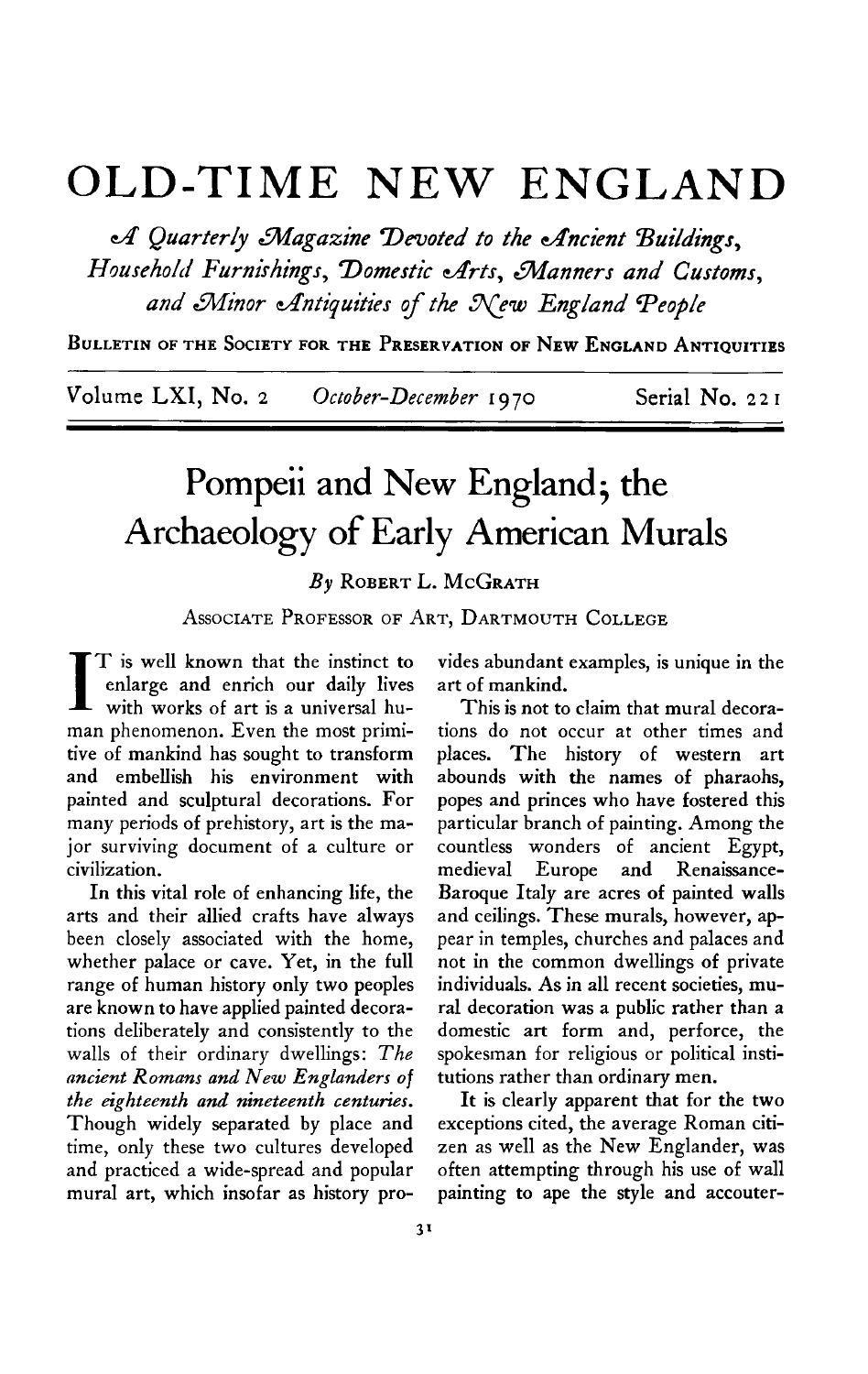**ments of more patrician ways of life. At base, however, the art brought to the service of these aspirations was popular in na**ture and often reveals-beneath its pre**tentions--a thriving democratic spirit.**  The mural art of the ancient Romans**like that of New England-was in large measure an art of the people, or as is com**monly called a "folk art."<sup>1</sup> Domestic wall **painting therefore belongs generally to that category of "nonverbal folklore" which survives at a level beneath "high" or official culture and often provides insights into human nature and society which the more formal aspects of a culture disguise, idealize or ignore.** 

**In order to achieve meaningful comparisons between Roman and early American mural decoration, one is not obliged to search far beyond the obvious similarity of function to uncover analogous features of style, technique and content. This is, moreover, hardly a matter of chance. Historians and observers beginning with Jefferson have always held a strong penchant for detecting similar patterns of taste and aspiration between the two societies. As the near exclusive domain of the ancient Roman and the early Yankee, domestic wall painting was therefore not surprisingly bent to the service of common human and societal needs.** 

**States dedicated to instilling qualities of independence and self-respect in its citizenry, the republics of ancient Rome and early America emerge in history as closely allied in purpose and outlook. "To him," writes an eminent historian of the Roman character, "the knowledge born of experience is worth more than speculative theory. His virtues are honesty and thrift, forethought and patience, work and endurance and courage, self-reliance, simplicity and humility in the face of what is** 

**greater than himself."' With a few adjustments to suit the early American point of view, this panegyric is equally suitable to describe the reputed qualities of the Yankee.** 

**By way of further analogy, the states of ancient Rome and early America were both societies with a strong basis in rural life. Closely attached to the natural environment, the Roman farmer-citizen, like his Yankee counterpart, was deeply conservative in his outlook on the world. His strong reliance upon nature, however, did not preclude a fundamentally romantic view of it. As a powerful force invested with transcendental values, the natural world provided the material and spiritual focus of his existence. It was at once a reflection of divine law and the proper setting for human enterprise.** 

**Among the more important achievements of the Roman and early American social and political systems was the emergence of numerous individual property owners. Relatively free and self-contained, the citizen-farmer looked to his family as the basic sociological unit (rather than the polis, tribe or ruler) with the consequence that private art forms were given unparalleled scope for development. The center for this activity was that unique product of Roman and early American society; the large, single family home belonging to a prosperous rural middle-class (i.e., rich farmers).** 

**Taken in combination these factors made possible the rise of art forms independent of the patronage and control of the church and state. Consequently, it is scarcely a matter of chance that many significant points of contact and convergence arise both in form and content between the popular art of Roman Antiquity and early Republican America.** 

**On the other hand, it is a curious fact**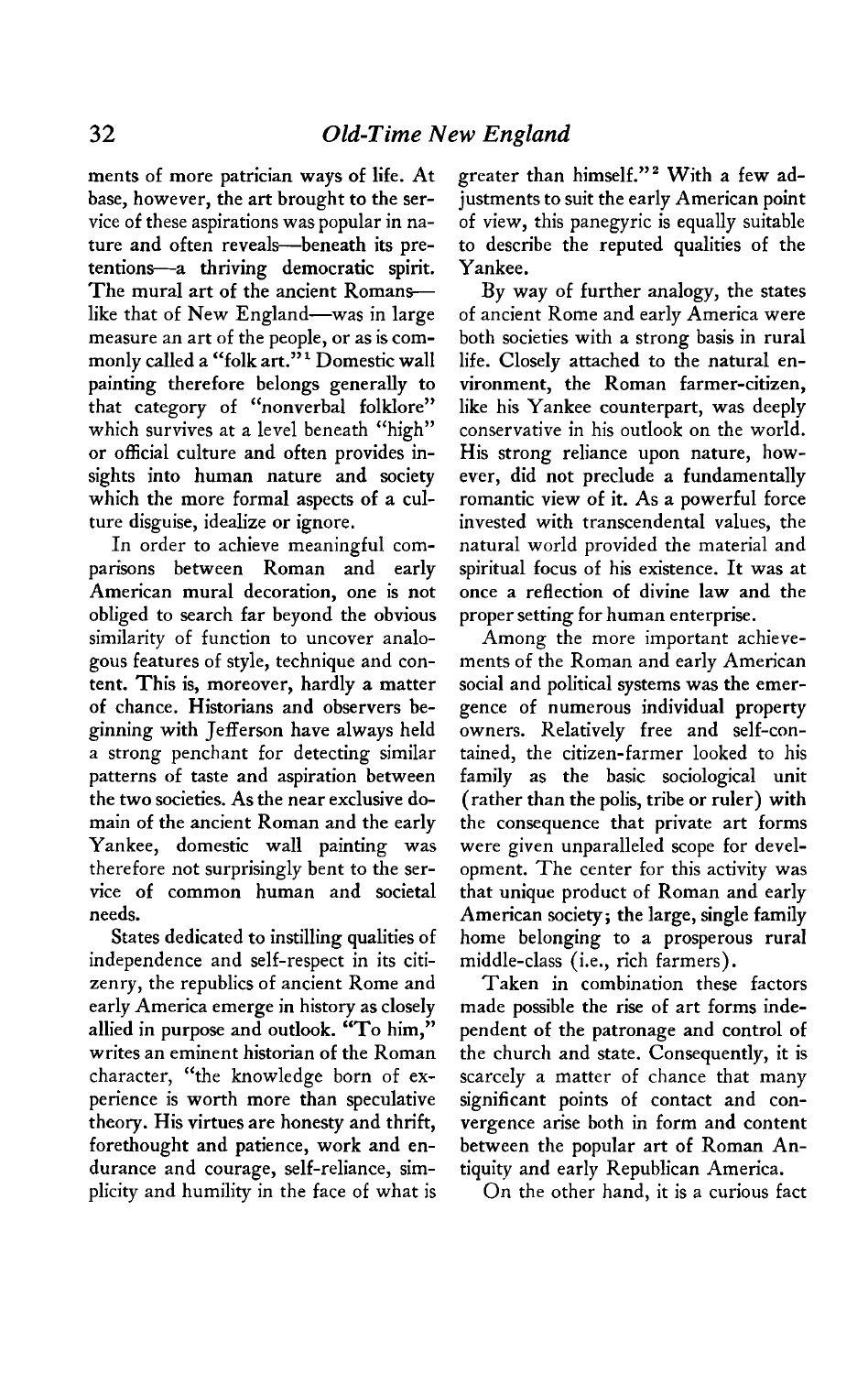**that we know more today about the wall paintings of the ancient Romans than about the domestic mural art of early America. Pompeiology, the science and study of the great cycles of wall paintings excavated from the ruins of Pompeii, Stabiae and Herculaneum, has been an active and distinguished scholarly and critical discipline for well over a century. These vital artistic products of a past civilization, miraculously preserved by the eruption of Vesuvius in A.D. 79, have been the subject of innumerable scholarly monographs as well as a pile of lavish color facsimiles and other forms of coffeetable literature aimed at broad appeal and general consumption. First brought into vogue by the classical revivals of the eighteenth and nineteenth century, the mural art of Pompeii still retains a powerful grasp on the scholarly as well as popular consciousness.** 

**In direct contrast, almost nothing until very recently was known about the wall paintings still to be found in large numbers in the rural, colonial houses of New England. The exclusive province of a few scholars and antiquarians, early American wall paintings enjoy little of the high standards of care, study and appreciation given to its ancient counterpart. Even within the broader area of American painting, including the currently fashionable subject of folk art, early mural decoration has received only scant attention.** 

**In view of these circumstances, it is less than paradoxical that scholars can inform us more thoroughly about the meaning and purpose of Pompeiian frescoes of the first century A.D. than about the far more recent murals of New England. It is far more likely, to cite only one example, that historians are closer to deciphering the enigmatic frescoes in the Villa of the Mys-**

**teries at Pompeii than this writer is to uncovering the historical facts that lie behind the painting of a strange overmantel in Londonderry, Vermont.** 

**Similarly, large sums are expended to preserve and restore the painted treasures of Campania while, with few exceptions, little thought or effort is given to safeguarding the murals found in our own New England homes.' At this moment many homes containing wall paintings (which in most other countries would be classified historic monuments) are neglected and uncared for, or worse yet, have fallen victim to renovation or demolition.** 

**It is this egregious disparity in contemporary attitudes towards Roman and early American wall painting that first suggested the need for a comparative critical approach to these fundamentally kindred art forms. Hopefully, if only a small measure of the justifiable esteem accorded to Pompeiian painting could be appropriated for the native school, the method might not appear entirely capricious or arbitrary.** 

**At the outset, study of the ancient Roman murals revealed similarities in style, technique and subject to those of early New England that could scarcely have been anticipated, even by one disposed to distort history to his purposes. To be sure, wall painting in both places was closely associated with daily life and therefore could have been expected to provide a reflection of like aspects of these thriving commercial and agrarian societies. Similar views of towns and countryside might also have been foreseen, but not the discovery of nearly parallel representations of such subjects as genre and still life.4 Further common interests include a surprisingly mutual affection for the polychrome effects of imitation mar-**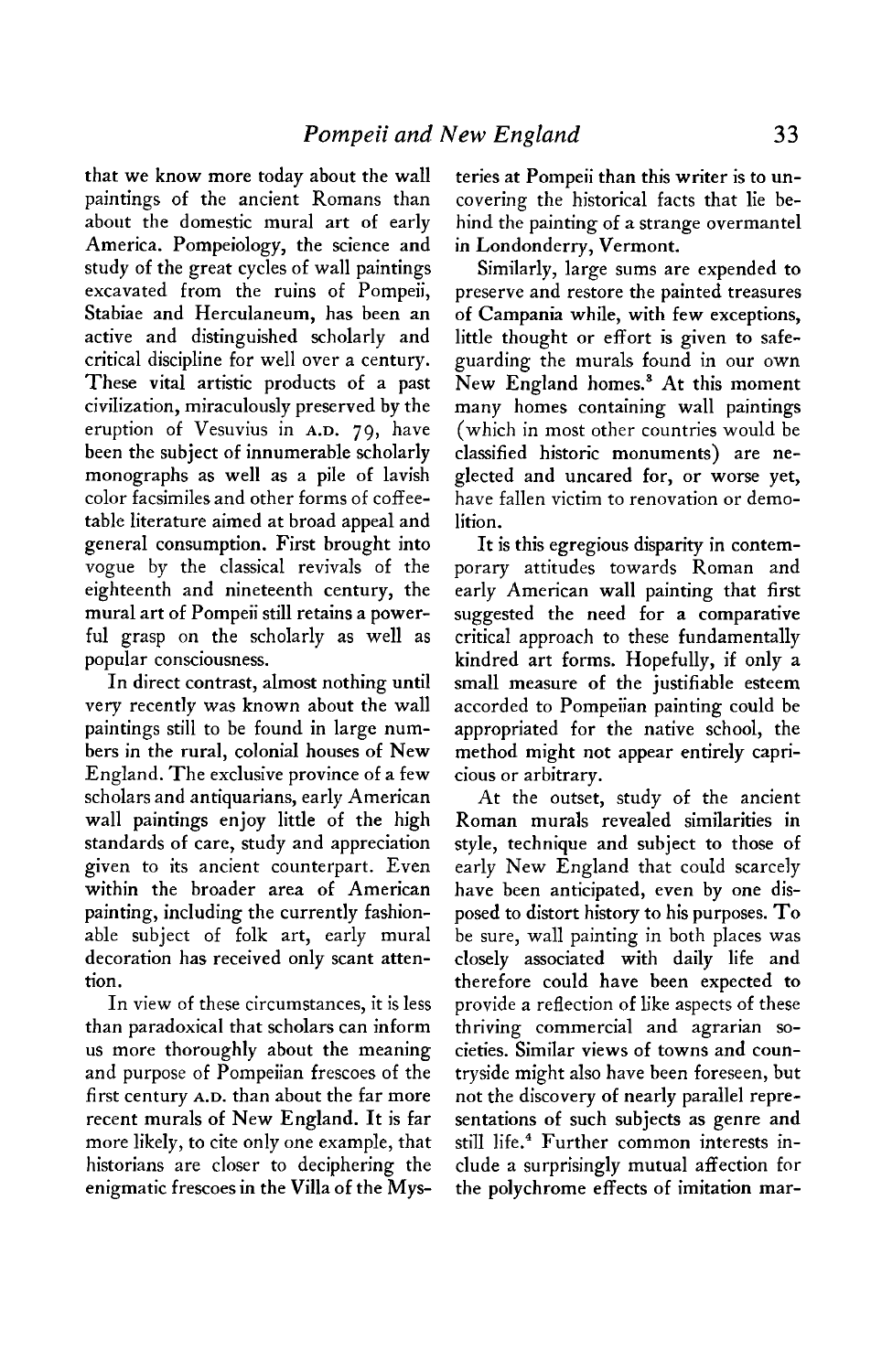ble,<sup>5</sup> illusionistic architectural perspec- pear upon ancient as well as the more re-

wall painter also delighted in the depic- representata for these murals.

**tives6 and an entirely human love of en- cent walls of early New England. In chanted gardens and fairy-tale palaces.' short, the full scope of human experience In addition to these shared interests, together with the real or imagined the Roman as well as the early American beauties of the natural world provided the** 



**FIG. I. MURAL IN THE CAPTAIN DAN MATHER HOUSE, MARLBORO, VERMONT. COMPARE THE TREATMENT OF THE TREES AND SHRUBS WITH THE GARDEN SCENE IN FIG. 4. IN BOTH INSTANCES THE MU-RALIST HAS SUBSTITUTED A BARRIER OF FOLIAGE FOR THE ACTUAL STRUCTURE OF THE WALL, THUS CREATING A SECOND WALL OF GREENERY WHICH INVITES THE SPECTATORS ' VIEW AND IMMERSES HIM IN AN IDEALIZED WORLD OF NATURE** 

**tion of plant and animal life\*, scenes of It can further be argued that for Rohunting and fishing', and a variety of man, as well as American Society, domesexotic subjects and events, ranging from tic wall painting served as a means of entropical landscapes to smoking volca- larging the daily lives of average citizens.**  noes.<sup>10</sup> On occasion, portraits of the Not surprisingly, man's natural environ-

**owner and his family or relatives also ap- ment, appropriately embellished by imag-**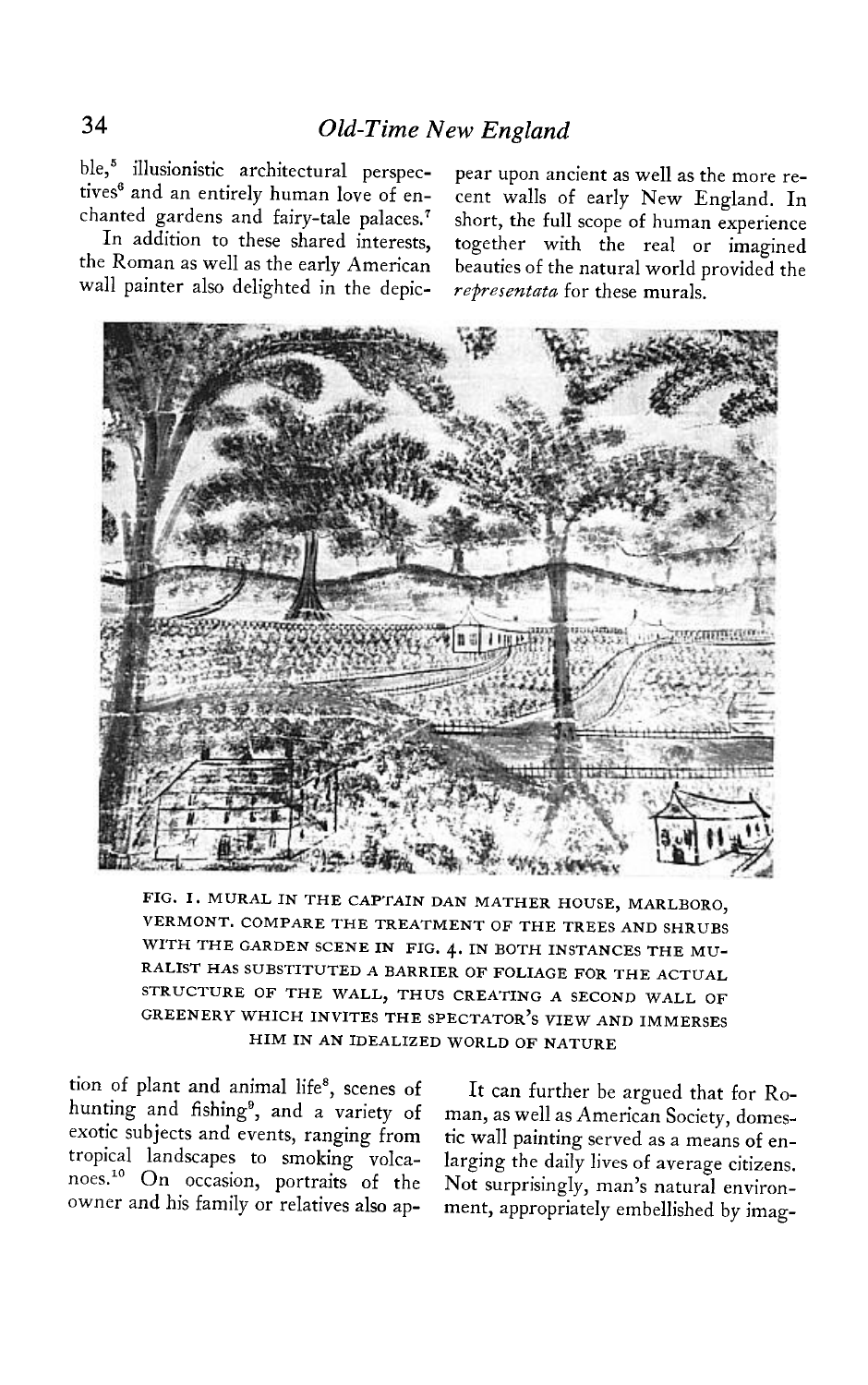**ination, was among the foremost subjects for artistic concern. Pure landscape, never overburdened by human occupants, was conceived as a means of freeing the imagination in order to permit the spectator to pass from a real to an ideal world within the confines of his own home. In this poetic, beneficent world of nature, it is always summer, mid-day or twilight, and the sky is never darkened by clouds. At** 

**vironment painted away, a Roman or Yankee farmer possessed a vantage from which he could "survey the ideal property of his dreams."l' (Frontispiece & Fig. 3.)** 

**In these two active maritime societies, views of sea, ship and harbor also figure prominently on the walls of common dwellings.13 (Fig. 4.) Due to their inherent decorative appeal these scenes also permitted the muralist a unique degree** 



**FIG. 2. MURAL FROM THE VILLA OF LIVIA AT PRIMAPORTA. ROME, MUSE0 DELLE TERME** 

**times, these bucolic idylls are further enlivened by a roseate sunset. (Figs. I & 2.)**  livened by a roseate sunset. (Figs. 1 & 2.)<br>In these poetic circumstances images

**tend to arise directly from the artist's imagination, unfettered by the necessity**  to imitate nature directly.<sup>11</sup> Similarly, **when architecture is included, it too is constructed according to the designs of fantasy. By such pictorial means the owner of a rustic country villa could be provided with an endless summer and a luxurious estate far greater than his own. In effect, with the walls of his real en-** **of independence from the demands for narrative content or topographic accuracy. "Because marine painting was less bound to precedent than other genres for subject or manners of painting," John Wilmerding has observed, "it often permitted experimental and fresh expressions."14** 

**In this connection still lifes, garden and flower scenes, the depiction of wild and domestic fauna also provided the Roman and American muralist with the opportunity to investigate formal as opposed to**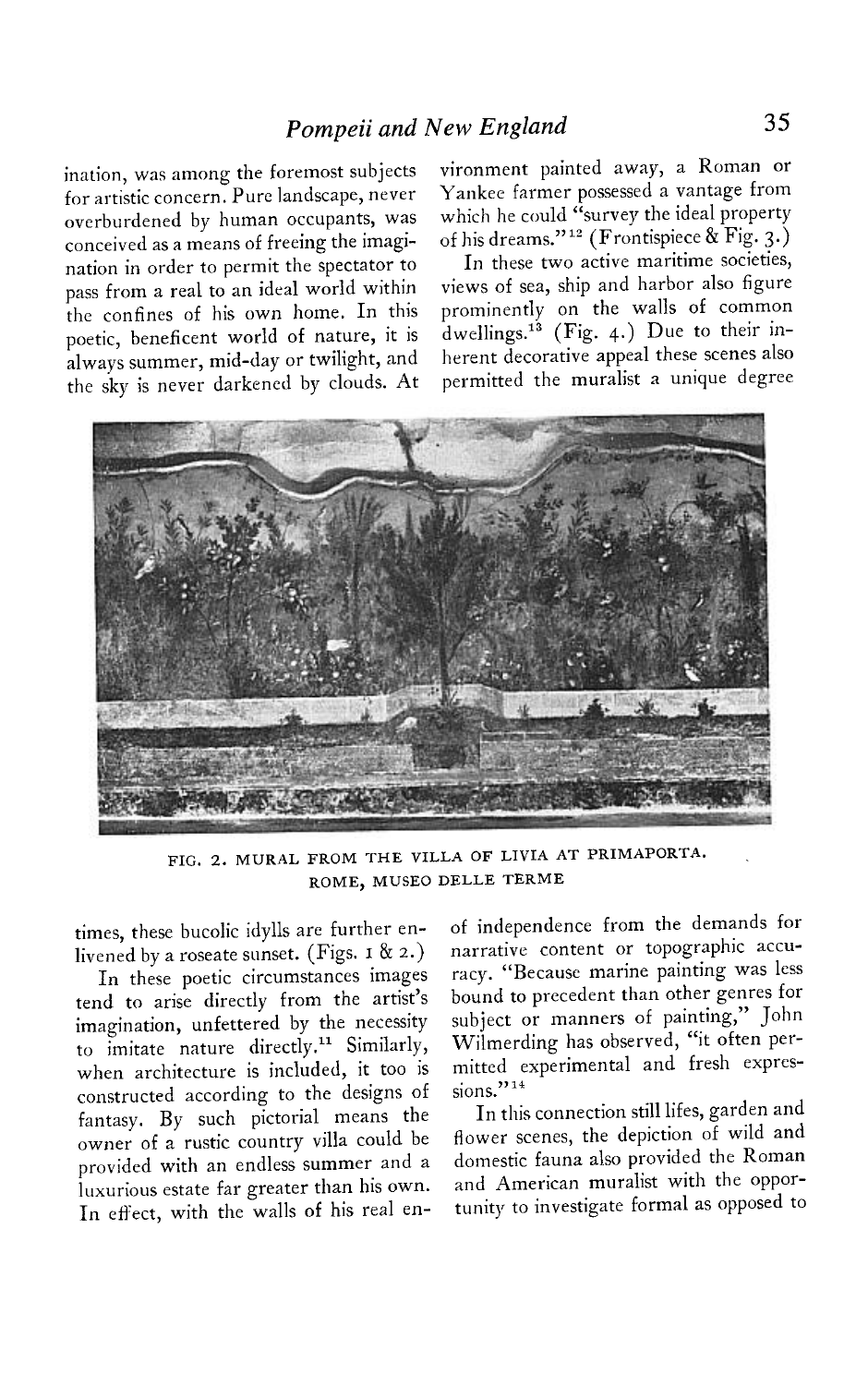**narrative problems of art. For these rea- too severe 3 strain on the comparative** 

**sons, as well as its popular nature, domes- method. One further discerns from a tic wall painting was freer and less reliant comparative study of ancient and early upon tradition and custom than academic American mural decoration that "for**painting. Formal and stylistic innovations, eign" influences—after having played a **therefore, often occur in murals long be- major role in the formation of the respec-**



**FIG. 3. "VILLA RUSTICA" FROM POMPEII. NAPLES, MUSE10 NAZIONALE** 

**fore their more noteworthy appearance in official art.** 

**Even the area of gods, myths, heroes and sacred rites offer grounds for meaningful comparison with the subjects of New England wall painting, entailing little more than the substitution of Moses or Abraham for Theseus and Zeus.'" It is, alas, in the realm of erotica that the Yankee muralist falls short of his Roman counterpart but only the most stringent critic could view this omission as imposing** 

**tive early styles-gradually gave way to indigenous artistic concerns. This was equally true at Pompeii, where Greek influences and artists were eventually replaced by local Campanian painters, and in early America, where initial European influences were gradually overcome by styles and techniques developed to suit na**tive tastes.<sup>16</sup>

**Llstorians of Roman painting have been able to discover surprisingly little concerning the ancient muralists. There**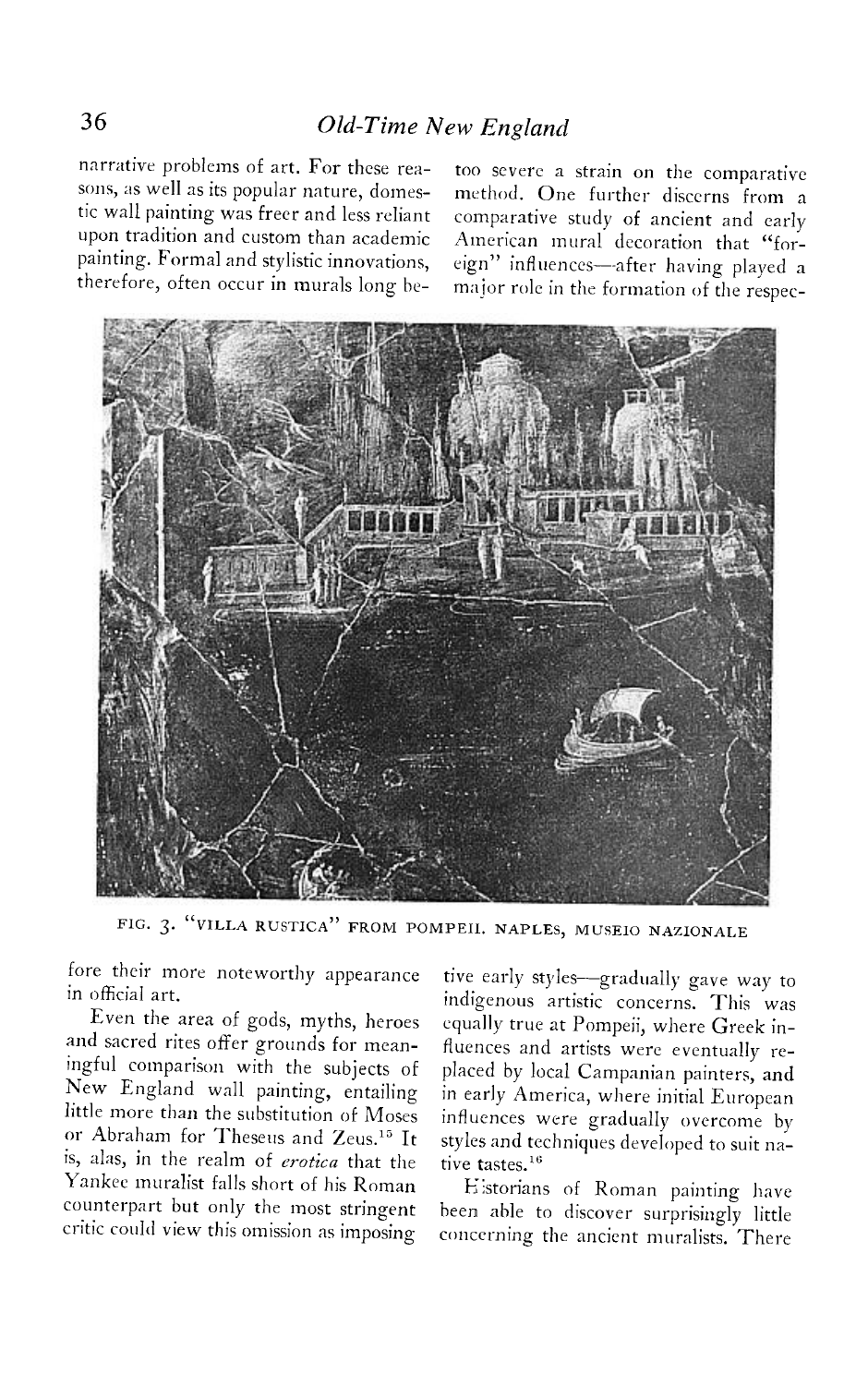mous. Similarly, the itinerant American early Yankee muralists are not substan**centuries retains for the most part his and other classical sources concerning an-**

**are only a few names and none are fa- of bizarre legends connected with the**  limner of the eighteenth or nineteenth tially changed from those found in Pliny



**FIG. 4. OVERMANTEL FROM THE TYLER-HARRISON HOUSE, NORTH-FIELD, CONNECTICUT. NOTE THE AMAZING SIMILARITY OF THE COMPOSITION OF THIS PAINTING TO THE HARBOR SCENE FROM**  STABIAE. (FIG. 8) IN BOTH WORKS A HIGH HORIZON LINE IS EM-**PLOYED TO CREATE A VERTICAL PERSPECTIVE WHICH EMPHASIZES THE DECORATED SURFACE RATHER THAN SPATIAL OR ILLUSIONISTIC** 

**VALUES** 

**Photograph courtesy of Nina Fletcher Little.** 

dom signed, the task of reconstructing in-<br>they doubtless tell us more about the way **dividual artist personalities is much the in which the public viewed these odd**  same for Antiquity as for the more recent bohemians than about the artists them**period. Furthermore, the great number selves,** 

**anonymity. As wall paintings were sel- cient painters. Invariably set forth as fact,**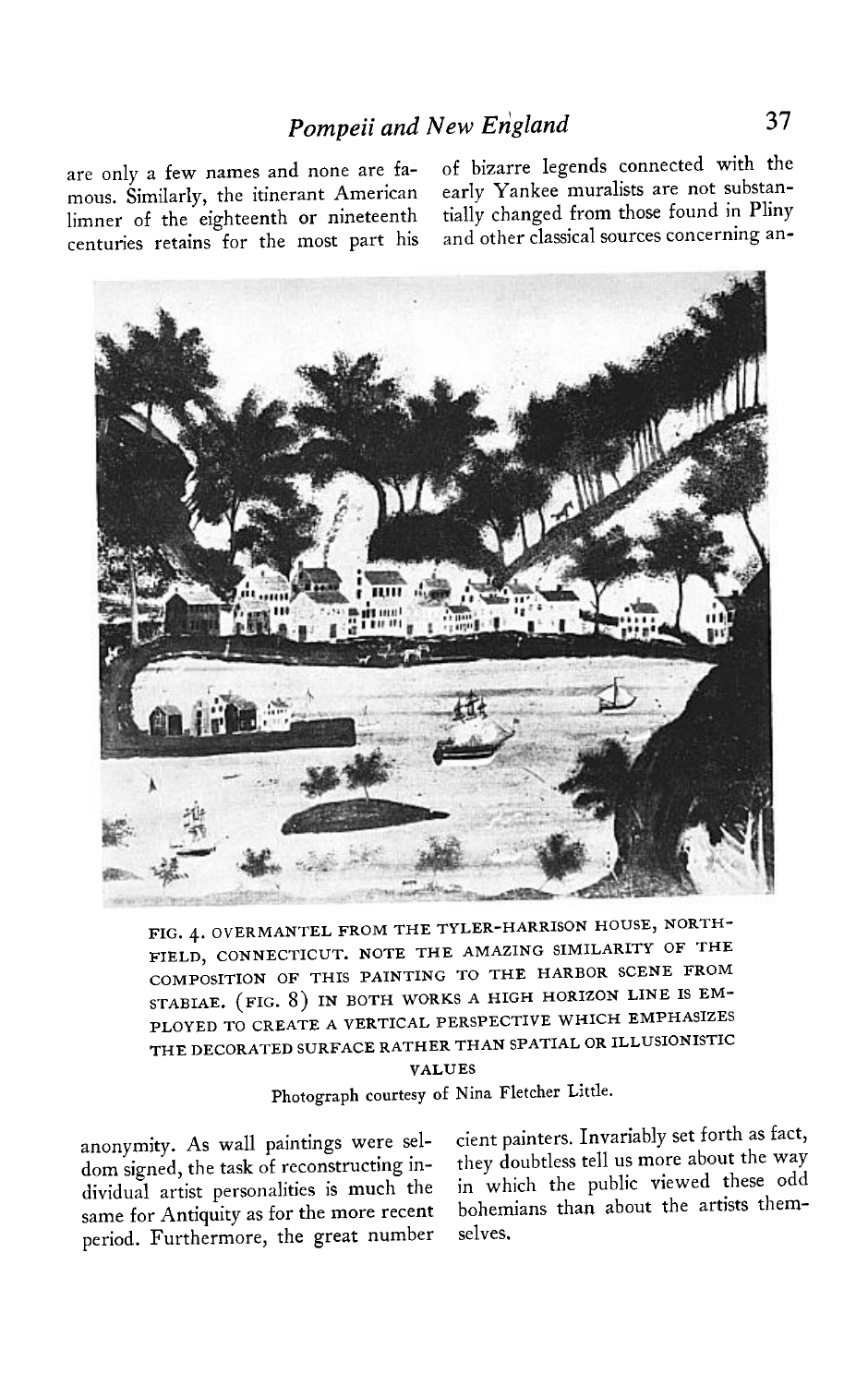**In the matter of technique, the American wall painter worked in a manner not radically altered from the practice of the ancient muralist. Dry pigments were mixed with glue and water in order to produce the substance known as tempera which was then applied directly to the dry**  plaster wall.<sup>17</sup> This fast-drying medium **(which is not to be confused with the true al fresco technique of the Renaissance**  muralists) obliged the painter to rely upon directness, simplicity and sureness of **execution. Consequently, in Pompeian as well as in early American murals, artistic effects are mainly derived from pattern and color rather than draughtsmanship. As such, decorative appeal and the overall harmony of the composition invariably takes precedence over detailed execution and likeness of persons and places.** 

**In summary, the Roman and early American journeyman painters, despite vast differences in training and background, approached their respective artistic tasks along basically similar lines. Their chief goal was to create the illusion of a three-dimensional space on a flat surface and thus permit the enclosed space of the room to merge with that of the external world. On the other hand, these artisan-painters were always mindful of their involvement with the task of architectural decoration and the architectonic as well as pictorial role of murals, Wall decoration was intended to amplify rather than negate the actual structural function of the wall. For this reason, mural decoration was broadly based in both cultures upon an aesthetic of correspondences rather than one of dynamic or calculated imbalances.** 

**There are, to be sure, vast differences in style and conception between the murals of Antiquity and those of early America. Illusionism and plasticity are**  **more important components of Pompeiian art than of the native school. As part of the general humanistic ethos of Antiquity, the frescoes at Pompeii are more centered on man and his achievements (megalogruphia) than is early American painting which generally subordinates human to natural values. In terms of style and design, Roman painting "advanced from purely decorative to**  spatial (i.e., three-dimensional) compo**sition," whereas the development of early Amerigan mural decoration runs the re**verse course from open-illusionistic vistas to flat, planar and decorative surfaces.<sup>18</sup> **These differences could be multiplied but in view of the vast geographical and chronolog\$al gulf separating these two cultures they appear far less striking when viewed against the many similarities outlined above.** 

**To some a comparative approach to Roman and American wall painting will doubtless appear forced or specious. The methods of Pompeiology, however, when applied to New England wall painting have yielded several unexpected results. To cite only one useful method gleaned from the study of ancient murals: recent years have seen several attempts to demonstrate that the content of Pompeiian wall painting is not made up of a random**  sampling of pictorial *disiecta membra* but **is often the result of deliberate icono**graphical programs.<sup>19</sup> Phylis Lehmann, **among other leading authorities on Roman painting, maintains that "the walls of Pompeiian and Roman houses require interpretation and are not to be brushed aside as a merely decorative assortment of unrelated compositions."20 It is equally clear that New England wall paintings, in addition to their obvious role as decoration, often possess specific historical and narrative content. Indeed, to dismiss**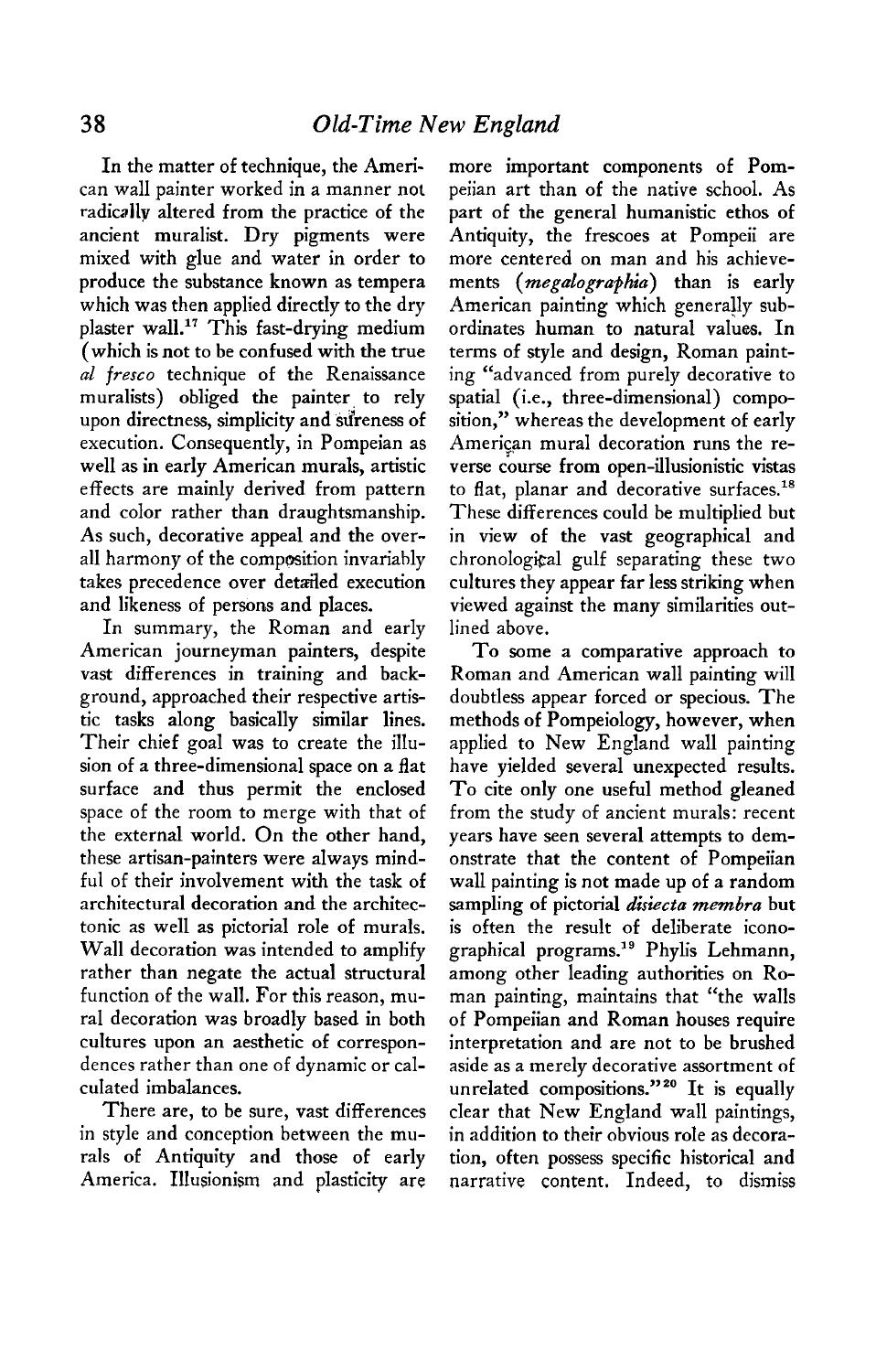**these works as purely ornamental is to fail to apprehend much of their true meaning and to ignore their value as historical and**  cultural documents.<sup>21</sup> As the student of **ancient painting turns to Livy, Strabo, Seneca or Pliny to gain needed insight, so too must the archaeologist of New England wall paintings resort to the study of records, archives, genealogies and histories to elucidate their full meaning.** 

**The archaeology of early New England wall painting would also profit from an enlightened awareness of the means employed for the care and preservation of ancient painting. The high standards of technology found in the excavations at Pompeii must replace the "do it yourself" mentality that presently characterizes much "restoration" in this country. Directly dependent upon the taste and awareness of private owners, early American wall painting cannot rely upon a catastrophe of Vesuvian dimensions to assure its survival for posterity. Meanwhile, the abuse and effacement of this artistic patrimony shows little sign of abating.** 

**As monuments of great aesthetic value,** 

**and documents of cultural and historical significance, early American wall paintings offer an unique pictorial record of a major period of our early history. Hopefully, these remarks will contribute to the recognition of these facts, as well as provide tentative outlines of a comparative methodology, for their study and wider appreciation.** 

**Finally, the approach employed in this essay was suggested not only by the similarities of style, medium and subject discussed above, but by the writer's own personal quasi-archaeological experiences in discovering many of the murals. Several were concealed beneath wallpaper or paint and had to be "unearthed" with care. A large number had fallen victim to age, fire and vandalism and required trained professional restoration. Rumor, surmise and luck, always useful companions on a "dig," played a role in bringing to light many of these paintings. And, of course, many treasures still remain hidden beneath ancient strata of paint or paper silently awaiting discovery by some future ardent archaeologist of New England murals.** 

## **NOTES**

**l A. Maiuri, Roman Painting, Geneva, I 953, p. I 39 notes, for example, that alongside of "official" Roman painting there was at Pompeii "a whole host of works in which the painter cast off the shackles of tradition and the neoclassical school and set to depicting-daily life."** 

**s R. H. Barrows, The Remans, London,**  1949, p. 11.

**3 Eg. J. Lipman, Rufus Porter, Yankee**  Pioneer, New York, 1968, pp. 154-155 reports **that the "fate of almost half of the recorded Porter Murals" has been papering over, repainting or outright destruction. Porter (I 792- I 8 84) is New England's foremost early muralist.** 

**4 Compare, for example, the still life from** 

**Herculaneum in the Museo Nazionale at Naples (reproduced in G. E. Rizzo, La Pittura**  Ellenistico-Romana, Milan, 1929, pl. CLIII) **or one from the house of Julia Felix at Pompeii (reproduced in A. Maiuri, op. cit., p. I 34) with the painting on wooden paneling from a house in Wallingford, Connecticut (reproduced in N. F. Little, American Decorative Wall Painting, 1700-1850, New York, 1952, Fig. 13). Among genre, an instructive comparison**  is provided *inter alia* by the equestrian scene **from the house of Julia Felix (A. Maiuri, op. czt., p. 139) and an overmantel from the Elisha Hurlbut house in Scotland, Connecticut, attributed to Winthrop Chandler (N. F. Little, op. cit., Fig. 53).** 

**5 Cf. works of the First or "Incrustation Style" at Pompeii (A. Maiuri, op. cit., p. 39)**